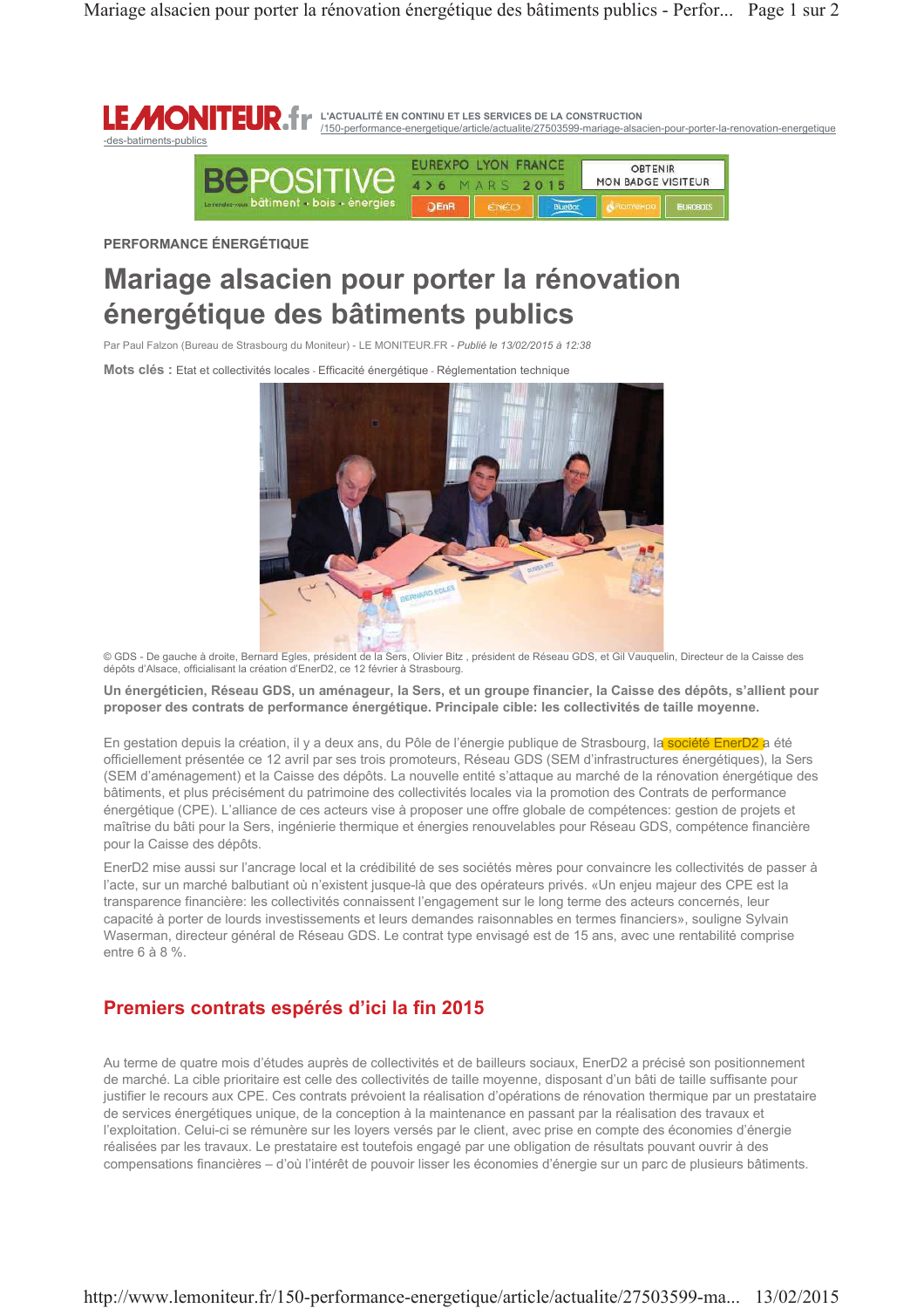EnerD2 compte déjà plusieurs prospects en Alsace, et espère signer ses premiers contrats d'ici la fin de l'année. Des directeurs de projets seront prochainement mis en place, et puiseront leurs équipes parmi les sociétés mères. A terme, la société espère développer son activité auprès des bailleurs sociaux, voire des copropriétés privées.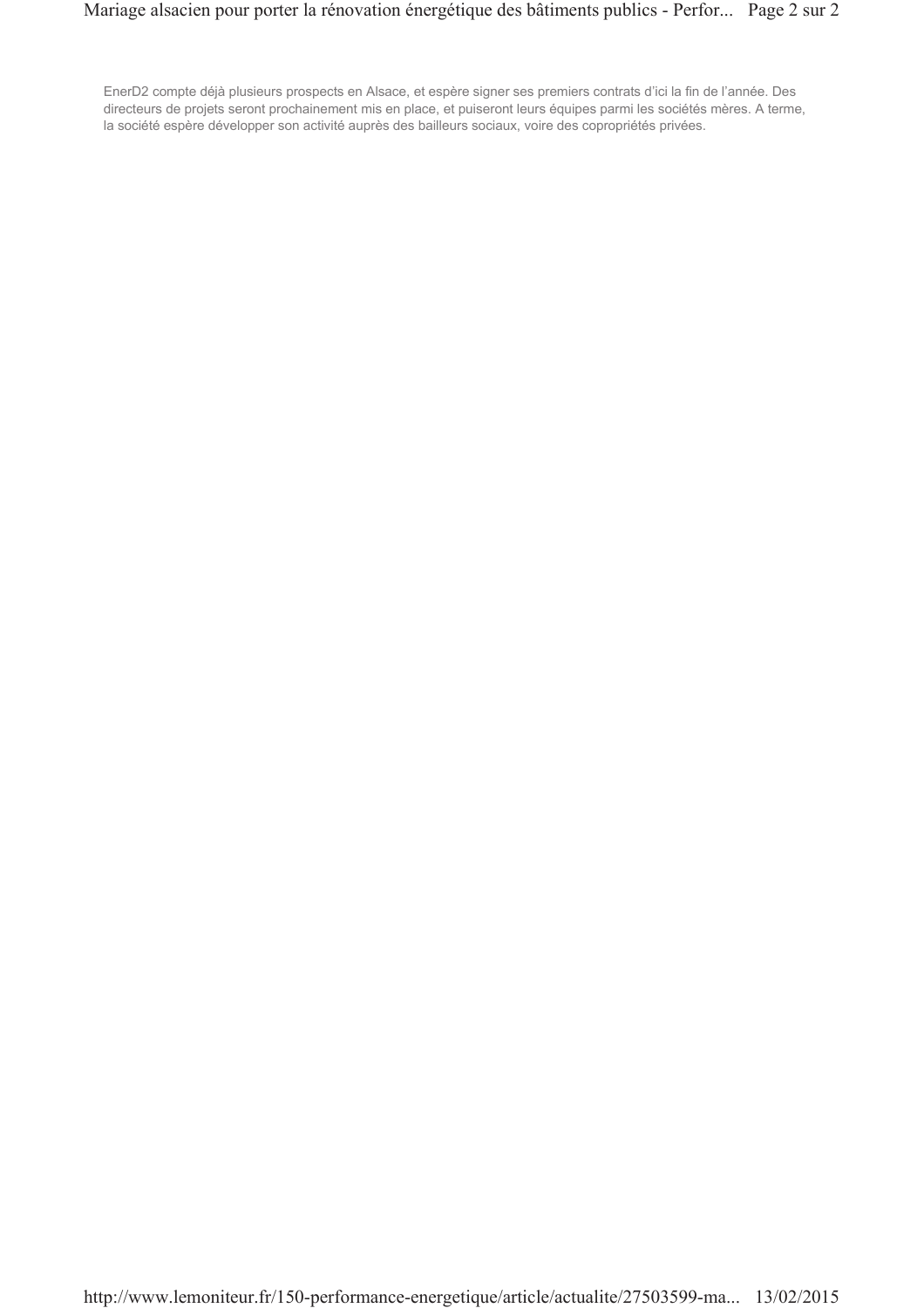

## **COLLECTIVITÉS TERRITORIALES** La Caisse des dépôts soutient le Grand Est en transition

Par Christian Robischon (Bureau de Strasbourg du Moniteur) - LE MONITEUR.FR - Publié le 02/05/2016 à 16:55

Le groupe CDC conjugue ses financements classiques ou plus récents avec la participation à la création de nouveaux outils publics locaux en Alsace-Champagne-Ardenne-Lorraine.



© Ville d'Haguenau - Livrée en septembre prochain, la résidence juniors de Batigère Nord-Est hébergera de jeunes alternants dans le nouveau quartier<br>Thurot. Le projet a reçu 5,2 millions d'euros de financements de la Caiss

Avec 1,1 milliard d'euros de prêts accordés dans la région Grand Est, la Caisse des dépôts a confirmé son rôle moteur dans le développement local. Son nouveau directeur régional, Patrick François, s'applique à souligner la répartition, somme toute équitable, des soutiens financiers et techniques, d'une part entre les différentes parties de ce vaste territoire formé par l'Alsace, la Lorraine et la Champagne-Ardenne et d'autre part entre les quatre transitions qui structurent l'action du groupe public: territoriale, démographique, écologique et numérique.

De nombreux projets structurants pour les villes ont été soutenus, comme le Centre de congrès de Metz (prêt de 24 millions d'euros pour un montant de projet de 56 millions d'euros, livraison en juillet 2018). DAns la ville de Châlonsen-Champagne, contrainte à la mutation par le départ de militaires, la Caisse cofinance les études de redynamisation du centre-ville ainsi que celles qui doivent lancer le programme «Ville rénovée de demain» démonstrateur des solutions et matériaux de construction énergétiquement efficaces. Au titre du programme Ecocité du «Programme d'investissements d'avenir» (PIA), le groupe accompagne et subventionne (4,7 millions d'euros) les projets du Val d'Alzette lorrain frontalier du Luxembourg.

L'action sur les questions démographiques entraîne le financement de multiples programmes d'habitat pour des seniors à des stades divers d'autonomie ou de dépendance. Mais elle s'adresse aussi aux jeunes, avec quelques opérations originales: la Maison universitaire internationale de Strasbourg pour étudiants et chercheurs en séjour temporaire ouverte l'automne dernier dans un ancien entrepôt portuaire ; à Haguenau (Bas-Rhin), la résidence juniors de Batigère Nord-Est qui hébergera à partir de la rentrée 2016 un public peu pris en compte: les jeunes alternants qui ont besoin de trouver un toit pendant leur stage.

#### Premiers prêts croissance verte

Pour réussir la transition énergétique dans le Grand Est, la Caisse des dépôts poursuit son aide financière à la réhabilitation de logements sociaux. L'Alsace accueille également deux des premiers prêts à taux zéro «croissance verte» de l'établissement à destination des collectivités, respectivement pour la rénovation du groupe scolaire de Lutterbach dans le Haut-Rhin (montant d'opération de 3,8 millions d'euros à partir de juillet prochain) et pour les 40 millions d'euros de rénovation thermique à venir du Centre administratif de la Ville et de l'Eurométropole de Strasbourg.